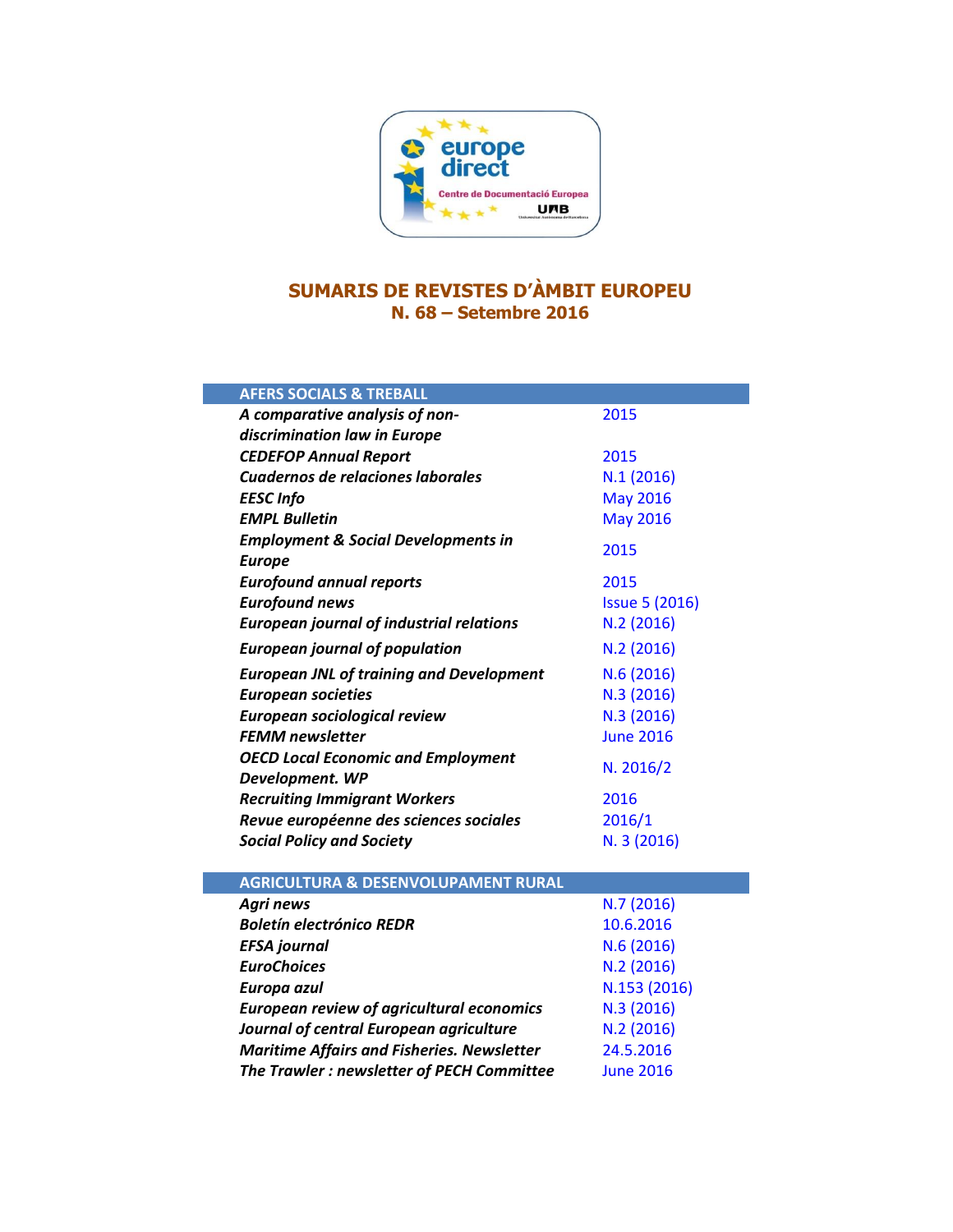| <b>CIÈNCIA &amp; TECNOLOGIA</b>                   |                       |
|---------------------------------------------------|-----------------------|
| <b>EDPS - Annual activity report</b>              | 2015                  |
| <b>EDPS - Annual report</b>                       | 2015                  |
| <b>ESA Bulletin</b>                               | N.164 (2015)          |
| <b>European Researcher</b>                        | V.105(2016)           |
| <b>FET Through the keyhole</b>                    | <b>May 2016</b>       |
| International research update                     | N.64 (2016)           |
| <b>JRC</b> Newsletter                             | <b>June 2016</b>      |
| <b>Official journal (European Patent Office)</b>  | N.5(2016)             |
| Research*eu results magazine                      | N.53 (2016)           |
|                                                   |                       |
| AJUDA HUMANITÀRIA & COOPERACIÓ AL DESENVOLUPAMENT |                       |
| Desarrollo económico                              | N.217 (2016)          |
| <b>Development and change</b>                     | <b>Issue 3 (2016)</b> |
| Development policy review                         | N.4(2016)             |
| Finanzas y desarrollo                             | N.2(2016)             |
| <b>Millennium Development Goals Gender</b>        | 2015                  |
|                                                   |                       |

| Chart                                      |              |
|--------------------------------------------|--------------|
| <b>Millennium Development Goals Report</b> | 2015         |
| <b>OECD Development Co-operation WP</b>    | N. 28 (2016) |
| The European JNL of development research   | N.3(2016)    |
| The Journal of development studies         | N.9(2016)    |
| <b>World Development</b>                   | V.85(2016)   |

| <b>ECONOMIA</b>                                  |                     |
|--------------------------------------------------|---------------------|
| Alternativas económicas                          | N.37 (2016)         |
| <b>Basic figures on the EU</b>                   | 2nd. quarter 2016   |
| <b>BCE - Informe de convergencia</b>             | 2016                |
| <b>BCE - Proyecciones macroeconómicas</b>        | <b>Junio (2016)</b> |
| <b>Boletín económico del BCE</b>                 | N.4(2016)           |
| <b>Bulletin de l'Observatoire des politiques</b> | N.33 (2015)         |
| économiques en Europe                            |                     |
| Committee on budgets newsletter                  | 15.6.2016           |
| Cuadernos de información económica               | N.252 (2016)        |
| <b>Eastern European Economics</b>                | N.3 (2016)          |
| <b>EC Tax review</b>                             | V.25/3(2016)        |
| <b>ECB - Financial Stability Review</b>          | <b>May 2016</b>     |
| <b>ECB - Occasional paper</b>                    | N.174 (2016)        |
| <b>ECB WP</b>                                    | N.1928 (2016)       |
| <b>ECFIN Economic Briefs</b>                     | N.11 (2016)         |
| <b>ECFIN E-news</b>                              | N.140 (2016)        |
| <b>ECON Online</b>                               | <b>June 2016</b>    |
| Economía exterior                                | N.77 (2016)         |
| EIB Informe de actividad                         | 2015                |
| <b>European Court of Auditors Journal</b>        | N.7/8(2016)         |
| European economic review                         | V.89(2016)          |
| <b>European economy. Discussion papers</b>       | N.33 (2016)         |
| <b>European economy. Institutional Papers</b>    | N.27 (2016)         |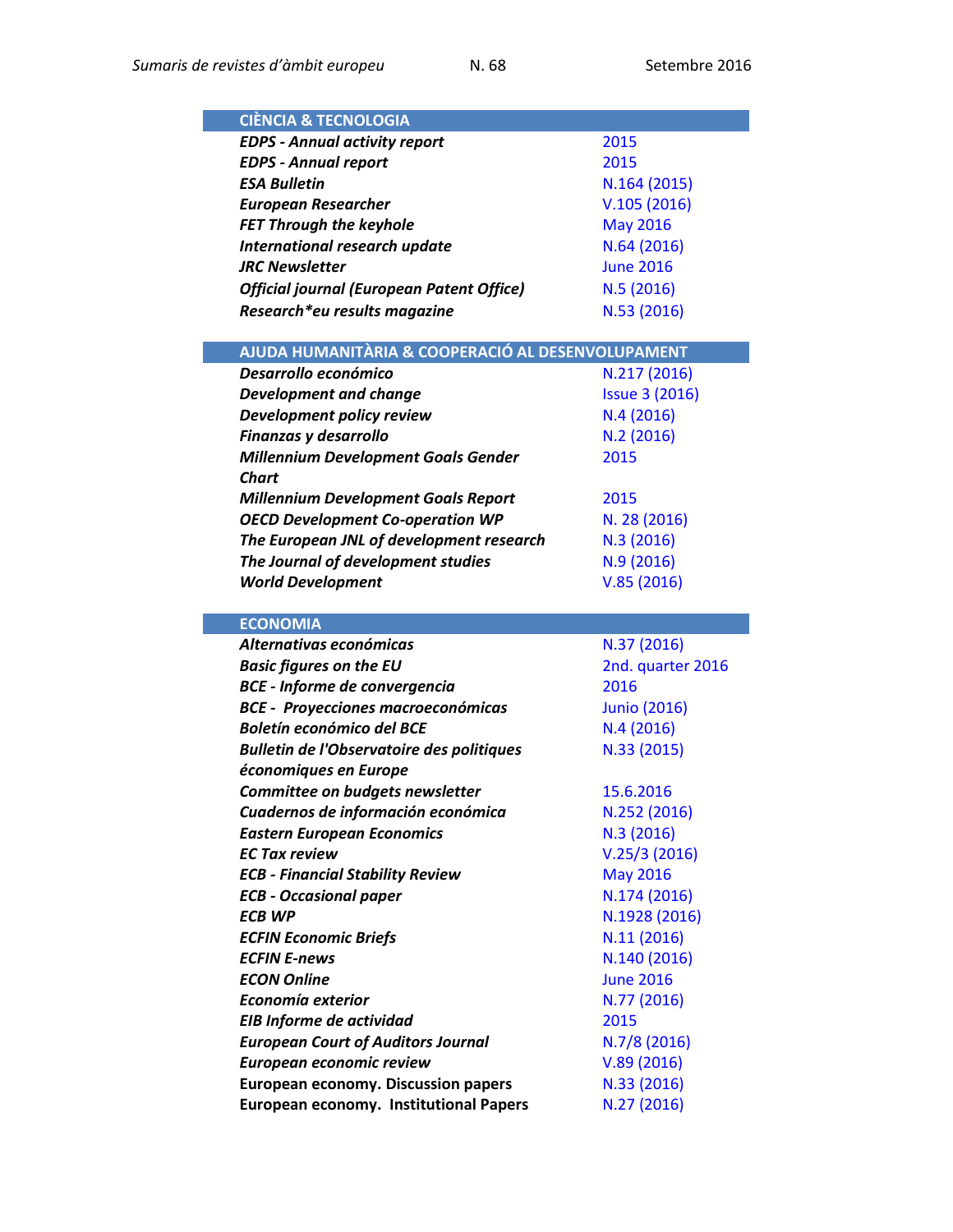| <b>European journal of law and economics</b>    | N.1(2016)             |
|-------------------------------------------------|-----------------------|
| <b>European journal of political economy</b>    | V.44(2016)            |
| <b>Eurostatistics</b>                           | 6-2016                |
| <b>Finanzas y Desarrollo</b>                    | N.2(2016)             |
| <b>Global Trade and Customs Journal</b>         | V.11, N.6 (2016)      |
| <b>IMCO Newsletter</b>                          | N.71 (2016)           |
| <b>INTA newsletter of the EP Committee on</b>   | N.67 (2016)           |
| <b>International Trade</b>                      |                       |
| <i><b>Intereconomics</b></i>                    | N.3(2016)             |
| <b>European Court of Auditors - Report</b>      | 15/2016               |
| Journal of world trade                          | $V.50-3(2016)$        |
| <b>OECD Economics Department WP</b>             | N.1306 (2016)         |
| <b>OECD Taxation Working Papers</b>             | N.25 (2016)           |
| Presupuesto y gasto público                     | N.82 (2016)           |
| Report on the implementation of the EIB's       | 2015                  |
| <b>Transparency Policy</b>                      |                       |
| <b>Taxation and customs union</b>               | 22.6.2016             |
|                                                 |                       |
| <b>EDUCACIÓ</b>                                 |                       |
| Área abierta                                    | N.2(2016)             |
| <b>CEDEFOP Briefing notes</b>                   | N. 9112 (2016)        |
| <b>C-News: culturelink newsletter</b>           | N.107 (2016)          |
| <b>Education &amp; culture: e-newsletter</b>    | <b>June 2016</b>      |
| <b>European choral magazine</b>                 | 1/2016                |
| <b>European journal of communication</b>        | N.3(2016)             |
| <b>European journal of cultural studies</b>     | N.3(2016)             |
| <b>European JNL of training and development</b> | N.6(2016)             |
| eZine (ECF)                                     | <b>June 2016</b>      |
| <b>IRIS : Legal Observations of the EAO</b>     | 2016-7                |
| The European language gazette                   | N.31 (2016)           |
|                                                 |                       |
| <b>EMPRESA</b>                                  |                       |
| Alicante news                                   | <b>June 2016</b>      |
| <b>Competition policy brief</b>                 | <b>Issue 3 (2016)</b> |
| e-Competitions e-Bulletin                       | <b>June 2016</b>      |
| European business cycle indicators              | 2nd. quarter 2016     |
| European business law review                    | V.27/3(2016)          |
| <b>European business review</b>                 | N.5 (2016)            |
| <b>European company law</b>                     | V.13/3(2016)          |
| <b>European JNL of innovation management</b>    | N.3 (2016)            |
| <b>European patent bulletin</b>                 | N.1627                |
| European Patent Office - Official journal       | N.6(2016)             |
| Informe sobre la política de competencia        | 2015                  |
| <b>ITRE Newsletter</b>                          | <b>Issue 9 (2016)</b> |
| <b>OHIM Official journal</b>                    | <b>July 2016</b>      |

**The European business review** *June [2016](http://www.exacteditions.com/browse/20972/21852)*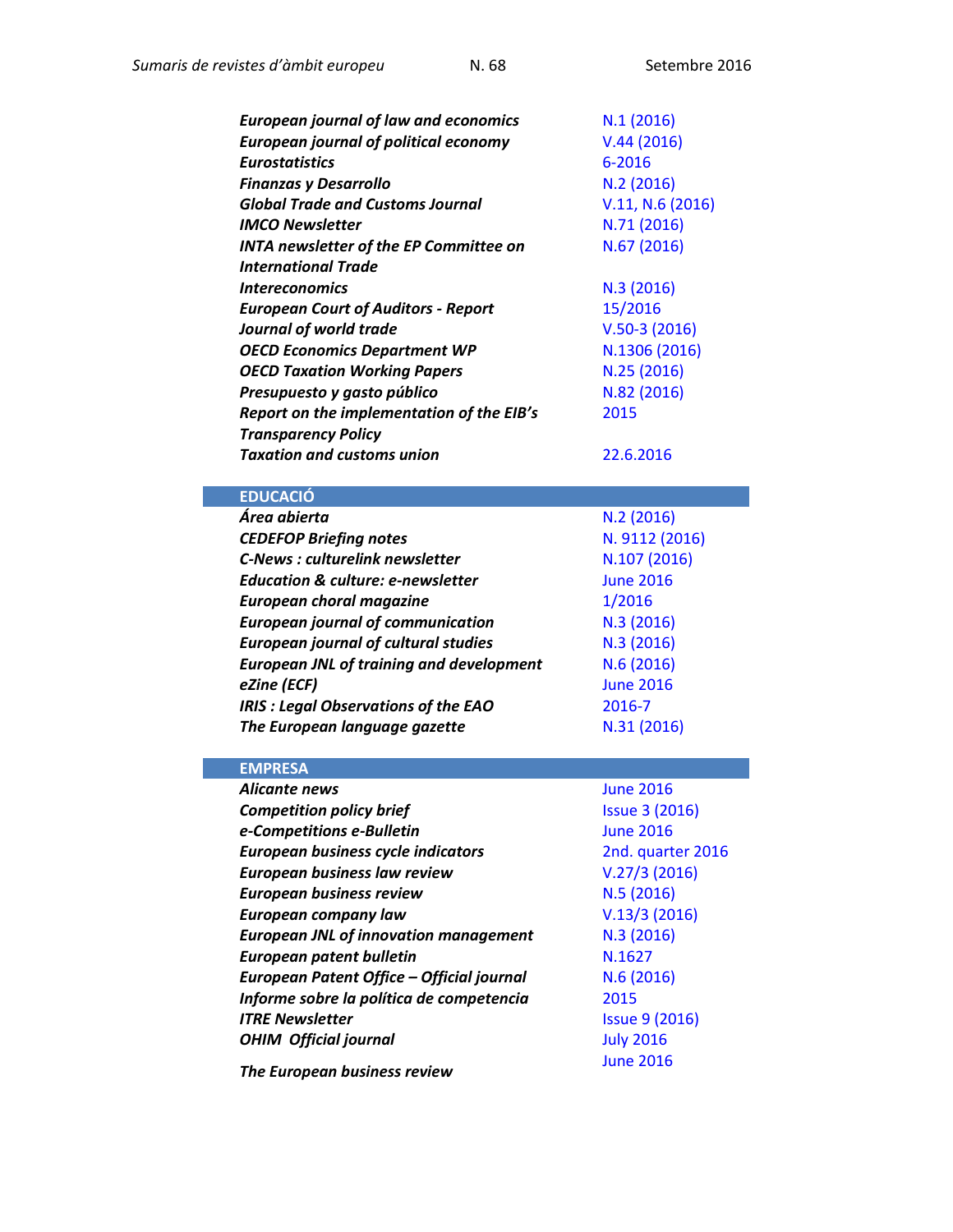| <b>INTEGRACIÓ &amp; GOVERNANÇA EUROPEA</b> |                   |
|--------------------------------------------|-------------------|
| <b>ARENA Working Papers</b>                | N.4(2016)         |
| <b>Commission en direct</b>                | N.32 (2016)       |
| <b>Comparative European politics</b>       | N.4(2016)         |
| Cuadernos de gobierno y administración     | N.1(2016)         |
| pública                                    |                   |
| El Nuevo federalista                       | <b>Julio 2016</b> |
| <b>Europe's world</b>                      | N.32 (2016)       |
| Geopolítica(s). Revista de estudios sobre  | N.1(2016)         |
| espacio y poder                            |                   |
| <b>Interface</b>                           | N.104             |
| Journal of common market studies           | N.4(2016)         |
| L'Europe en formation                      | N.378 (2015)      |
| Política y sociedad                        | N.1(2016)         |
| <b>Politico</b>                            | <b>July 2016</b>  |
| Politique étrangère                        | N.2(2016)         |
| Politique européenne                       | N.51 (2016)       |
| <b>Review of European studies</b>          | N.3 (2016)        |
| Revista de estudios europeos               | N.66 (2015)       |
| Revue du marché commun et de l'UE          | N.599 (2016)      |
| Romanian journal of European affairs       | N.2(2016)         |
| <b>RSCAS Policy Papers</b>                 | N.2(2016)         |
| <b>RSCAS Working Papers</b>                | N.26 (2016)       |
| RUE. revista universitaria europea         | N.25 (2016)       |
| <b>The Federalist Debate</b>               | N.2(2016)         |
| <b>The Parliament Magazine</b>             | 438 (2016)        |
|                                            |                   |

## **JUSTÍCIA & DRET DE LA UE**

| Alerta: Informe sobre conflictes                    | 2016             |
|-----------------------------------------------------|------------------|
| Amnistía internacional: revista sobre               | N.130 (2016)     |
| derechos humanos                                    |                  |
| Civitas Europa                                      | N.36 (2016)      |
| <b>DROI Subcom. Human Rights newsletter</b>         | N.26 (2016)      |
| <b>EDPS Newsletter</b>                              | N.48 (2016)      |
| <b>EIGE</b> Newsletter                              | N.21 (2016)      |
| <b>EU Platform of Diversity Charters Newsletter</b> | N.4(2016)        |
| <b>Eurojust annual report</b>                       | 2015             |
| Europa e diritto privato                            | N.1(2016)        |
| European law journal                                | N.3 (2016)       |
| <b>European Police Science and Research</b>         | N.14(2016)       |
| <b>Bulletin</b>                                     |                  |
| <b>European review of private law</b>               | V.24/4(2016)     |
| <b>FRA Annual Activity Report</b>                   | 2015             |
| <b>FRA</b> newsletter                               | <b>June 2016</b> |
| <b>JURI report</b>                                  | Iss.24 (2016)    |
| La Ley Unión Europea                                | N.38 (2016)      |
| Revue du droit de l'Union européenne                | N.2 (2016)       |
| <b>Unión Europea Aranzadi</b>                       | N.6(2016)        |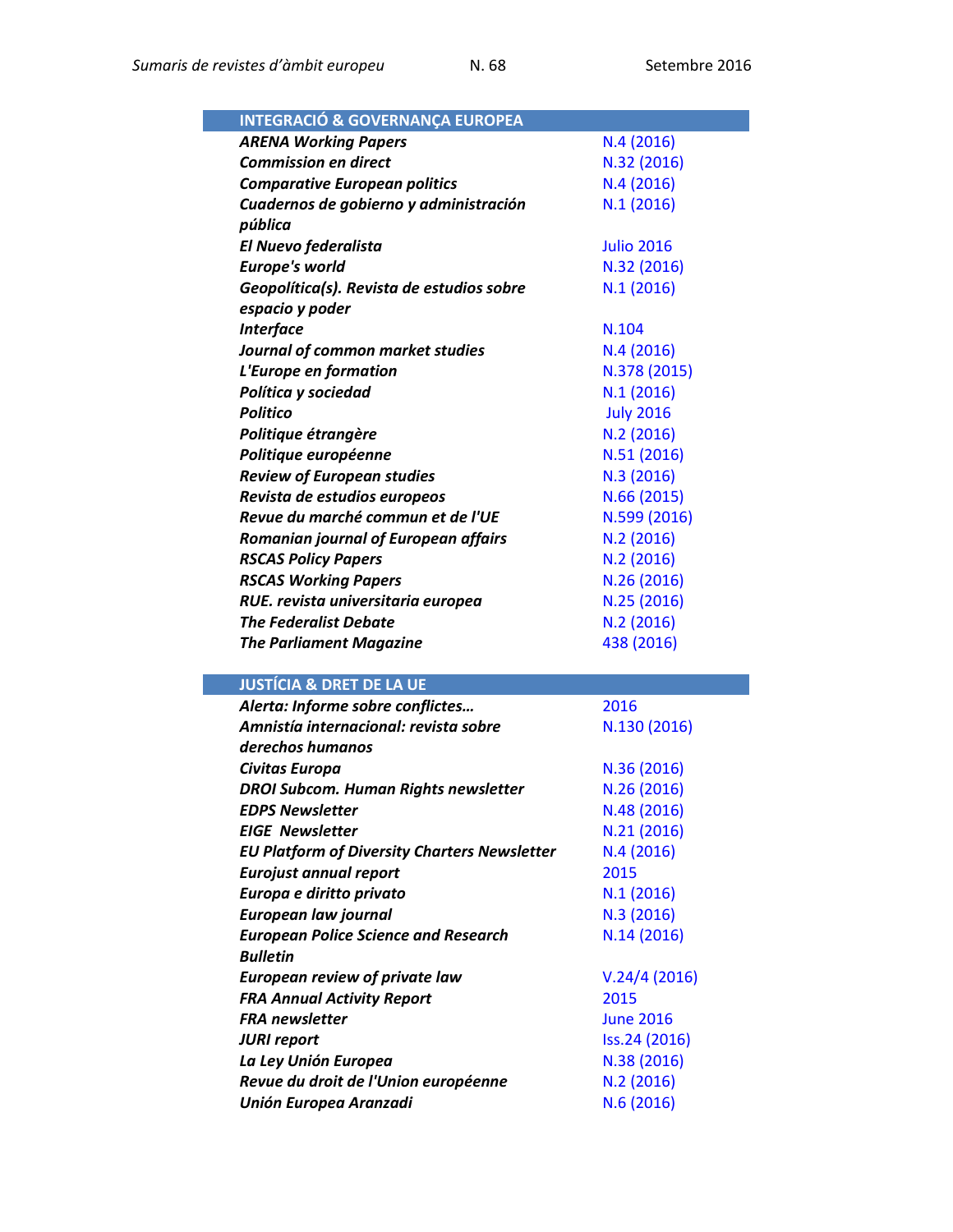| <b>MEDI AMBIENT &amp; ENERGIA</b>                      |                   |
|--------------------------------------------------------|-------------------|
|                                                        |                   |
| <b>Energy balance sheets</b>                           | 2015 ed.          |
| <b>ENVI News</b>                                       | Iss.11 (2016)     |
| <b>Environmental policy and governance</b>             | N.3 (2016)        |
| European energy and environmental law                  | V.25/3(2016)      |
| review                                                 |                   |
| <b>LIFE</b> newsletter                                 | N.6 (2016)        |
| <b>Medio Ambiente para los europeos</b>                | N.59 (2016)       |
|                                                        |                   |
| Science for environment policy. News alert             | N.463             |
|                                                        |                   |
| <b>REGIONS &amp; DESENVOLUPAMENT LOCAL</b>             |                   |
| Carta local : revista de la FEMIP                      | N.292 (2016)      |
| Cités                                                  | N.66 (2016)       |
| <b>Committee of the Regions: eNewsletter</b>           | <b>Junio 2016</b> |
| <b>European urban and regional studies</b>             | N.3 (2016)        |
| <b>Flux : cahiers scientifiques internationaux</b>     | N.104 (2016)      |
| réseau et territories                                  |                   |
| Intercultural cities newsletter                        | <b>July 2016</b>  |
| <b>Investigaciones regionales</b>                      | N.34 (2016)       |
| <b>OECD Regional Development WP</b>                    | 2016/6            |
| Panorama inforegio                                     | N.57 (2016)       |
| Reginews: newsletter of the committee on               | N.8 (2016)        |
| regional development                                   |                   |
| Regiones y ciudades de Europa                          | N.96 (2016)       |
|                                                        |                   |
| <b>RELACIONS EXTERIORS &amp; POLÍTICA DE SEGURETAT</b> |                   |
| Afkar ideas: revista trimestral para el                | N.50 (2016)       |
| diálogo entre el Magreb, España y Europa               |                   |
| <b>Anuario internacional CIDOB</b>                     | 2015              |
| <b>Boletín/Newsletter Elcano</b>                       | N.192 (2016)      |
| <b>CBRNE-Terrorism newsletter</b>                      | <b>June 2016</b>  |
| <b>Central European journal of international</b>       | N.2 (2016)        |
| and security studies                                   |                   |
| <b>Documents CIDOB</b>                                 | N.7(2016)         |
| Economía exterior                                      | N.77 (2016)       |
| <b>Esglobal</b>                                        | <b>Julio 2016</b> |
| Estudios de política exterior                          | N.172 (2016)      |
| <b>EU Candidate &amp; Potential Candidate</b>          | 2nd. (2016)       |
| <b>Countries Economic Quarterly-CCEQ</b>               |                   |
| <b>EU China Observer</b>                               | 2.16              |
| <b>EU Foreign Affairs Journal</b>                      | N.2(2016)         |
| <b>EUROMIL news</b>                                    | 12.7.2016         |
| <b>Europe's world</b>                                  |                   |
|                                                        | N.32 (2016)       |

**Foreign affairs Latinoamérica (FAL) N.3 [\(2016\)](http://revistafal.com/fal-16-3/)** *Géoéconomie* N.80 [\(2016\)](http://www.cairn.info/revue-geoeconomie-2016-3.htm) *Informe semanal. Política Exterior* 995 [\(2016\)](http://www.politicaexterior.com/informe-semanal/) *ISS Alerts* **N.31 [\(2016\)](http://www.iss.europa.eu/publications/detail/article/china-in-the-middle-east-not-just-about-oil/)**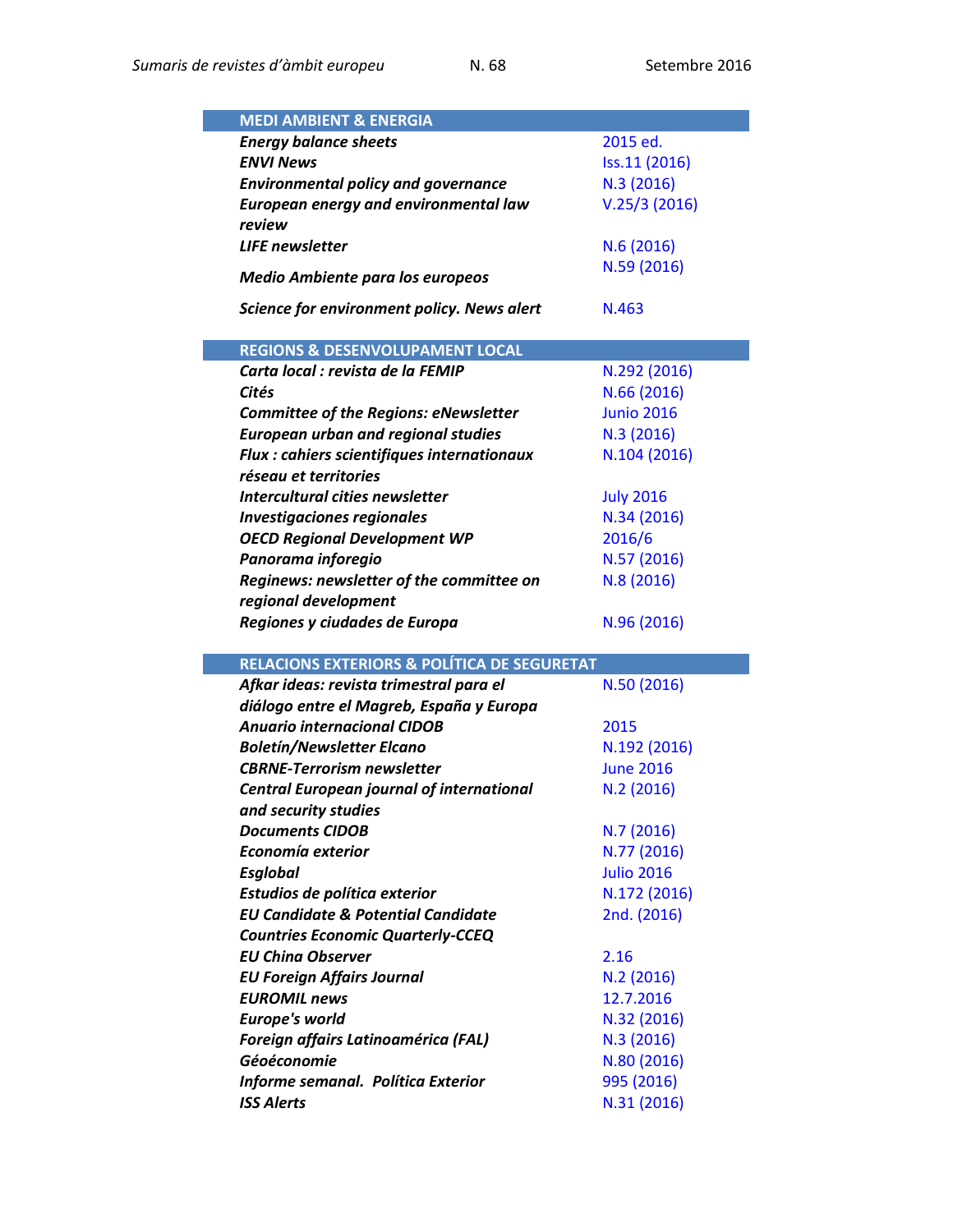| <b>ISS Brief</b>                             | N.24 (2016)      |
|----------------------------------------------|------------------|
| <b>ISS Chaillot Papers</b>                   | N.138 (2016)     |
| <b>ISS Reports</b>                           | N.29 (2016)      |
| JANUS.NET (e-journal of International        | N.1(2016)        |
| <b>Relations)</b>                            |                  |
| <b>Notes internacionals</b>                  | N.153 (2016)     |
| Puentes para un diálogo. Europa-América      | N.177 (2016)     |
| Latina                                       |                  |
| Revista de la OTAN                           | 7.7.2016         |
| <b>Revista Elcano ARI</b>                    | N.13 (2016)      |
| Revista electrónica de estudios              | N.31 (2016)      |
| <i>internacionales</i>                       |                  |
| Revue internationale et stratégique          | N.102 (2016)     |
| <b>Security Community: The OSCE Magazine</b> | N.1(2016)        |
| <b>Weekly Compass</b>                        | 16.7.2016        |
|                                              |                  |
| <b>SALUT PÚBLICA</b>                         |                  |
| Agencia Europea para la Seguridad y la       | 2015             |
| Salud en el Trabajo. Informe Anual           |                  |
| <b>BTSF Newsletter</b>                       | <b>May 2016</b>  |
| <b>Drugnet Europe</b>                        | N.95 (2016)      |
| <b>EFSA</b> journal                          | <b>July 2016</b> |
| <b>Eurohealth</b>                            | N.2(2016)        |
| <b>European food research and technology</b> | N.8 (2016)       |
| Eurosurveillance: Europe's journal on        | 28 (2016)        |
| infectious disease epidemiology, prevention  |                  |
| and control                                  |                  |
| <b>Human medicines highlights</b>            | N.88 (2016)      |
| Salud-UE: El portal de información fiable    | N.177 (2016)     |
| sobre salud pública                          |                  |
| The European journal of health economics     | N.6(2016)        |
|                                              |                  |
| <b>TRANSPORT &amp; TURISME</b>               |                  |
| <b>European Maritime Safety Agency.</b>      | N.136 (2016)     |
| <b>Newsletter</b>                            |                  |
| European transport research review           | N.3(2016)        |
| Flux : cahiers scientifiques internationaux  | 2016 (N.104)     |
| réseau et territories                        |                  |
| Journal of transport economics and policy    | N.3 (2016)       |
| Journal of transportation                    | 23.7.2016        |
| <b>Mobility and transport newsletter</b>     | N.263 (2016)     |
| <b>Tourism management perspectives</b>       | V.20(2016)       |
| Tran News: newsletter from the EP Committ    | <b>July 2016</b> |
| <b>Transportation</b>                        | N.4(2016)        |
| <b>UNWTO News</b>                            | N.52 (2016)      |